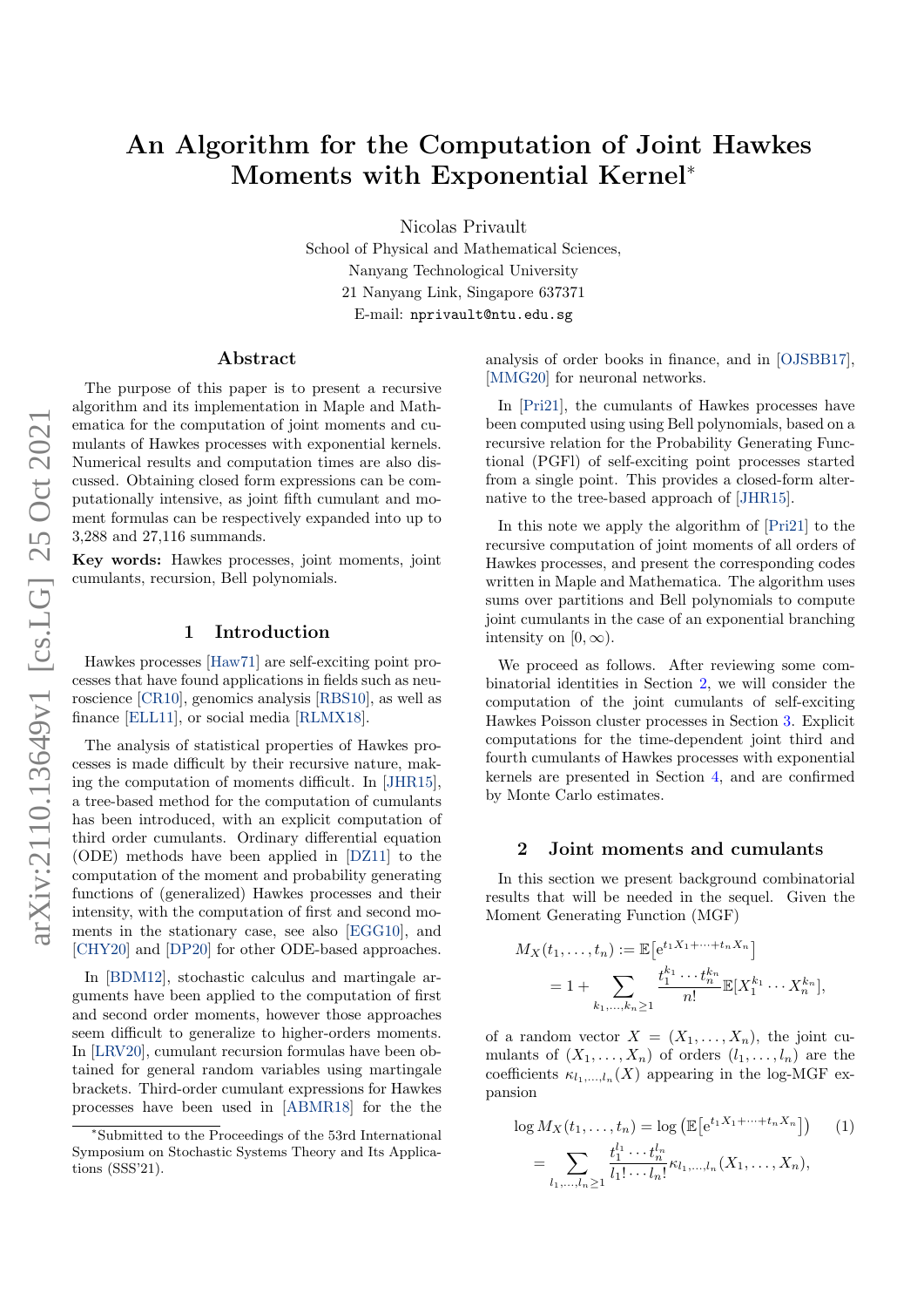for  $(t_1, \ldots, t_n)$  in a neighborhood of zero in  $\mathbb{R}^n$ . In the sequel we let

$$
\kappa(X_1, ..., X_n) := \kappa_{1,...,1}(X_1, ..., X_n), \quad n \ge 1,
$$

and

$$
\kappa^{(n)}(X) := \kappa_{1,...,1}(X,...,X), \quad n \ge 1.
$$

The joint moments of  $(X_1, \ldots, X_n)$  are then given by the joint moment-cumulant relation

<span id="page-1-1"></span>
$$
\mathbb{E}[X_1\cdots X_n]=\sum_{l=1}^n\sum_{\pi_1\cup\cdots\cup\pi_l=\{1,\ldots,n\}}\prod_{j=1}^l\kappa^{(|\pi_j|)}\big((X_i)_{i\in\pi_j}\big).
$$

where the sum runs over the partitions  $\pi_1, \ldots, \pi_k$  of the set  $\{1, \ldots, n\}$ , By the multivariate Faà di Bruno formula, [\(1\)](#page-0-1) can be inverted as

$$
\kappa(X_1, ..., X_n)
$$
  
=  $\sum_{l=1}^n (l-1)!(-1)^{l-1} \sum_{\pi_1 \cup ... \cup \pi_l = \{1,...,n\}} \prod_{j=1}^l \mathbb{E} \left[ \prod_{i \in \pi_j} X_i \right].$ 

In the univariate case, the moments  $\mathbb{E}[X^n]$  of a random variable X are linked to its cumulants  $(\kappa^{(n)}(X))_{n\geq 1}$ through the relation

$$
\mathbb{E}[X^n] = B_n(\kappa^{(1)}(X), \dots, \kappa^{(n)}(X))
$$
  
= 
$$
\sum_{k=1}^n B_{n,k}(\kappa^{(1)}(X) \cdots \kappa^{(n-k+1)}(X)),
$$

where

$$
B_{n,k}(a_1, \ldots, a_{n-k+1}) = \frac{n!}{k!} \sum_{\substack{l_1 + \cdots + l_k = n \\ l_1 \ge 1, \ldots, l_k \ge 1}} \frac{a_{l_1}}{l_1!} \cdots \frac{a_{l_k}}{l_k!}
$$

$$
= \sum_{\pi_1 \cup \cdots \cup \pi_k = \{1, \ldots, n\}} a_{|\pi_1|}(X) \cdots a_{|\pi_k|}(X), \tag{2}
$$

 $1 \leq k \leq n$ , is the partial Bell polynomial of order  $(n, k)$ , where the sum [\(2\)](#page-1-1) holds on the integer compositions  $(l_1, \ldots, l_k)$  of n, see e.g. Relation (2.5) in [\[Luk55\]](#page-6-7), and

$$
B_n(a_1,\ldots,a_n) = \sum_{k=1}^n B_{n,k}(a_1,\ldots,a_{n-k+1})
$$

is the complete Bell polynomial of degree  $n \geq 1$ . We also have the inversion relation

$$
\kappa^{(n)}(X)
$$
  
= 
$$
\sum_{k=0}^{n-1} k!(-1)^k B_{n,k+1}(\mathbb{E}[X], \mathbb{E}[X^2], \dots, \mathbb{E}[X^{n-k}])
$$

 $n \geq 1$ , see e.g. Theorem 1 of [\[Luk55\]](#page-6-7), and also [\[LS59\]](#page-6-8), Relations  $(2.8)-(2.9)$  in [\[McC87\]](#page-6-9), or Corollary 5.1.6 in [\[Sta99\]](#page-6-10).

As an example we consider the recursive computation of Borel cumulants as an example. Let  $(X_n)_{n>0}$  be a branching process started at  $X_0 = 1$  with Poisson distributed offspring count N of parameter  $\mu \in (0,1)$ , and let X denote the total count of offsprings generated by  $(X_n)_{n>0}$  It is known, see [\[PS98\]](#page-6-11) and § 3.2 of [\[CF06\]](#page-5-9) that X has the Borel distribution

<span id="page-1-2"></span>
$$
\mathbb{P}(X=n) = e^{-\mu n} \frac{(\mu n)^{n-1}}{n!}, \qquad n \ge 1.
$$

We have  $\kappa^{(1)}(X) = 1/(1-\mu)$  and the induction relation

$$
\kappa^{(n)}(X) = \frac{\mu}{1-\mu} \left( B_n(\kappa^{(1)}(X), \dots, \kappa^{(n)}(X)) - \kappa^{(n)}(X) \right)
$$

$$
= \frac{\mu}{1-\mu} \sum_{k=2}^n B_{n,k}(\kappa^{(1)}(X), \dots, \kappa^{(n-k+1)}(X)), \tag{3}
$$

 $n \geq 2$ , see § 8.4.3 in [\[CF06\]](#page-5-9) and Proposition 2.1 in [\[Pri21\]](#page-6-6). The recursion [\(3\)](#page-1-2) is implemented in the following Maple code.

1 c :=  $\text{proc}(n, \text{mu})$  local tmp, k, zi; option remember; if n = 1 then<br>
return 1/(1 - mu); end if;<br>
tmp := 0; z1 := []; for k from n by -1 to 2 do z1 := [op(z1), c(n  $-k + 1$ , mu)]; tmp := tmp + IncompleteBellB(n, k, op(z1)); end do;  $\begin{array}{c|c}\n3 & \text{return } \text{mu*tmp/(1 - mu); end proc;} \\
4 & \text{m} := \text{proc}(n, \text{mu}) \text{ local time, z, k}: \n\end{array}$ 4 m := proc(n, mu) local tmp, z, k; option remember; if n = 0 then<br>return 1; end if;<br>5 tmp := 0; z := []; for k from n by -1 to 1 do z := [op(z), c(n - k + 1, mu)]; tmp := tmp + IncompleteBellB(n, k,  $op(z)$ ); end do; 6 return tmp; end proc;

In particular, the command  $c(2, \mu)$  in Maple yields the second cumulant  $\kappa^{(2)}(X) = \mu/(1-\mu)^3$ , and by the commands  $c(3, \mu)$  and  $c(4, \mu)$  we find  $\kappa^{(3)}(X) = \mu(1 +$  $2\mu$ /(1 –  $\mu$ )<sup>5</sup>, and  $\kappa$ <sup>(4)</sup>(X) =  $\mu$ (1 + 8 $\mu$  + 6 $\mu$ <sup>2</sup>)/(1 –  $\mu$ )<sup>7</sup>, see also (8.85) page 159 of [\[CF06\]](#page-5-9). Those results can be recovered from the command c[2,  $\mu$ ], c[3,  $\mu$ ] and c[4,  $\mu$ ] using the following Mathematica code.

1 c[n\_, mu\_] := c[n, mu] = (Module[{tmp, k}, If[n == 1, Return[1/(1 mu)]]; tmp = 0; z1 = {}; 2 For[k = n, k >= 2, k--, z1 = Append[z1, Block[{i = n - k + 1}, c[i, mu]]]; tmp += BellY[n, k, z1]]; 3 Simplify[mu\*tmp/(1 - mu)]]); 4 m[n\_, mu\_] := (Module[{tmp, z, k}, tmp = 0; If[n == 0, Return[1]]; 5 z = {}; For[k = n, k >= 1, k--, z = Append[z, Block[{i = n - k + 1}, c[i, mu]]]; tmp += BellY[n, k, z]]; Simplify[tmp]])

#### 3 Joint Hawkes cumulants

<span id="page-1-0"></span>In the cluster process framework of [\[HO74\]](#page-6-12), we consider a real-valued self-exciting point process on  $[0, \infty)$ , with Poisson offspring intensity  $\gamma(dx)$  and Poisson immigrant intensity  $\nu(dx)$  on  $[0, \infty)$ , built on the space

$$
\Omega = \{ \xi = \{x_i\}_{i \in I} \subset [0, \infty) : \#\{(A \cap \xi) < \infty \text{ for all compact } A \subset [0, \infty) \}
$$

of locally finite configurations on  $[0, \infty)$ , whose elements  $\xi \in \Omega$  are identified with the Radon point measures  $\xi(dz) = \sum \epsilon_x(dz)$ , where  $\epsilon_x$  denotes the Dirac meax∈ξ sure at  $x \in \mathbb{R}_+$ . In particular, any initial immigrant point  $y \in \mathbb{R}_+$  branches into a Poisson random sample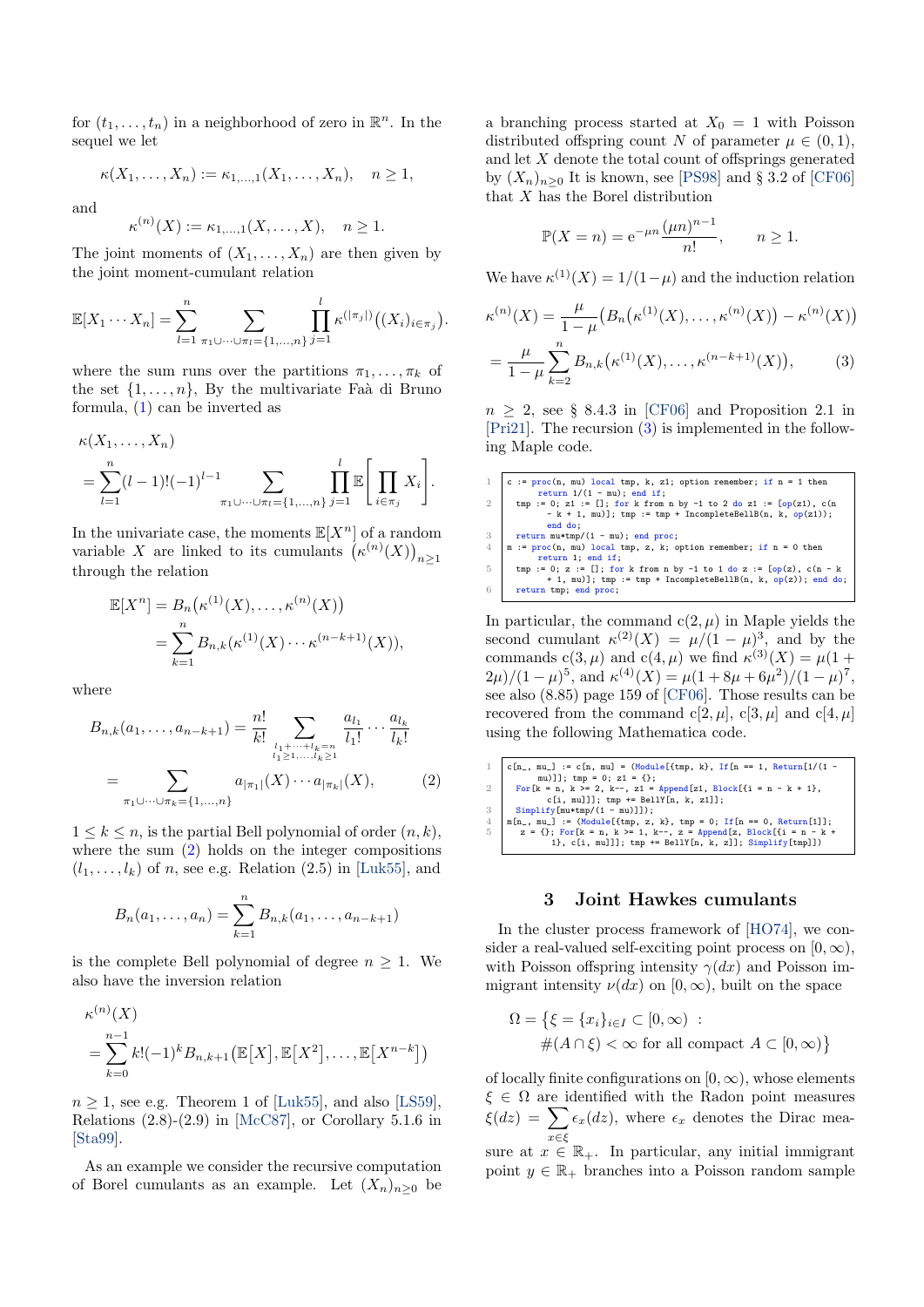denoted by  $\xi_{\gamma}(y+dz) = \sum$  $x \in \xi$  $\epsilon_{x+y}(dz)$  and centered at y, with intensity measure  $\gamma(y+dz)$  on  $[0,\infty)$ . Figure [1](#page-2-1) presents a graph of the point measure  $\xi(dz)$  followed by the corresponding sample paths of the self-exciting counting process  $X_t(\xi) := \xi([0,t]) = \sum$ x∈ξ  $\mathbf{1}_{[0,t]}(x)$  and

its stochastic intensity  $\lambda_t$ ,  $t \in [0, 10]$ , in the exponential kernel example of the next section.

<span id="page-2-1"></span>

Fig. 1: Sample paths of  $X_t$  and of the intensity  $\lambda(t)$ .

In the sequel, we assume that  $\gamma([0,\infty)) < 1$  and consider the integral operator  $\Gamma$  defined as

$$
\Gamma f(z) = \int_0^\infty f(z + y) \gamma(dy), \qquad z \in \mathbb{R}_+,
$$

and the inverse operator  $(I_d - \Gamma)^{-1}$  given by

$$
(I_d - \Gamma)^{-1} f(z) = f(z)
$$
  
+ 
$$
\sum_{m=1}^{\infty} \int_{\mathbb{R}_+^m} f(z + x_1 + \dots + x_m) \gamma(dx_1) \cdots \gamma(dx_m),
$$

with

$$
(I_d - \Gamma)^{-1} \Gamma f(z) = (I_d - \Gamma)^{-1} f(z) - f(z)
$$
  
= 
$$
\sum_{m=1}^{\infty} \int_{\mathbb{R}^m_+} f(z + x_1 + \dots + x_m) \gamma(dx_1) \dots \gamma(dx_m),
$$

 $z \in \mathbb{R}_+$ . The first cumulant  $\kappa_z^{(1)}(f)$  of  $\sum$ x∈ξ  $f(x)$  given

that  $\xi$  is started from a single point at  $z \in \mathbb{R}_+$  is given by  $\kappa_z^{(1)}(f) = (I_d - \Gamma)^{-1} f(z)$  for  $n = 1$ . The next proposition provides a way to compute the higher order cumulants  $\kappa_z^{(n)}(f)$  of  $\sum$ x∈ξ  $f(x)$  given that  $\xi$  is started from a single point at  $z \in \mathbb{R}_+$  by an induction relation based

on set partitions, see Proposition 3.5 in [\[Pri21\]](#page-6-6).

**Proposition 3.1** For  $n \geq 2$ , the joint cumulants  $\kappa^{(n)}_z(f_1,\ldots,f_n)$  of  $\sum$ x∈ξ  $f_1(x), \ldots, \sum$ x∈ξ  $f_n(x)$  given that  $\xi$  is started from a single point at  $z \in \mathbb{R}_+$  are given by the induction relation

<span id="page-2-3"></span>
$$
\kappa_z^{(n)}(f_1, \dots, f_n)
$$
\n
$$
= \sum_{k=2}^n \sum_{\pi_1 \cup \dots \cup \pi_k = \{1, \dots, n\}} (I_d - \Gamma)^{-1} \Gamma \kappa_z^{(|\pi_j|)}((f_i)_{i \in \pi_j}),
$$
\n(4)

 $n \geq 2$ , where the above sum is over set partitions  $\pi_1 \cup$  $\cdots \cup \pi_k = \{1, \ldots, n\}, k = 2, \ldots, n, \text{ and } |\pi_i| \text{ denotes the }$ cardinality of the set  $\pi_i \subset \{1, \ldots, n\}.$ 

The joint cumulants  $\kappa^{(n)}$  $\sum$  $(f_1, \ldots, f_n)$  of x∈ξ  $f_1(x), \ldots, \sum$  $x \in \xi$  $f_n(x)$  can be obtained as a consequence of Proposition [3.1,](#page-2-2) by the combinatorial summation

<span id="page-2-4"></span>
$$
\kappa^{(n)}(f_1, \dots, f_n)
$$
\n
$$
= \sum_{k=1}^n \sum_{\pi_1 \cup \dots \cup \pi_k = \{1, \dots, n\}} \int_0^\infty \prod_{j=1}^k \kappa_z^{(|\pi_j|)}((f_i)_{i \in \pi_j}) \nu(dz),
$$
\n(5)

see Corollary 3.4 and Proposition 3.5 in [\[Pri21\]](#page-6-6). Joint moments can then be recovered by the joint momentcumulant relation

<span id="page-2-5"></span>
$$
\mathbb{E}\left[\sum_{x\in\xi}f_1(x)\cdots\sum_{x\in\xi}f_n(x)\right]
$$
\n
$$
=\sum_{l=1}^n\sum_{\pi_1\cup\cdots\cup\pi_l=\{1,\ldots,n\}}\prod_{j=1}^l\kappa^{(|\pi_j|)}((f_i)_{i\in\pi_j}),
$$
\n(6)

which can be inverted as

$$
\kappa^{(n)}(f_1, \ldots, f_n) = \sum_{l=1}^n (l-1)! (-1)^{l-1} \sum_{\pi_1 \cup \cdots \cup \pi_l = \{1, \ldots, n\}} \prod_{j=1}^l \mathbb{E} \Bigg[ \prod_{i \in \pi_j} \sum_{x \in \xi} f_i(x) \Bigg].
$$

## <span id="page-2-0"></span>4 Joint Hawkes moments with exponential kernel

In this section we consider the exponential kernel  $\gamma(dx) = a\mathbf{1}_{[0,\infty)}(x)e^{-bx}dx, 0 < a < b$ , and constant Poisson intensity  $\nu(dz) = \nu dz$ ,  $\nu > 0$ . In this case,

$$
X_t(\xi) := \xi([0,t]) = \sum_{x \in \xi} \mathbf{1}_{[0,t]}(x), \quad t \in \mathbb{R}_+,
$$

defines the self-exciting Hawkes process with stochastic intensity

$$
\lambda_t := \nu + a \int_0^t e^{-b(t-s)} dX_s, \qquad t \in \mathbb{R}_+.
$$

<span id="page-2-2"></span>In this case, the integral operator  $\Gamma$  satisfies

$$
\Gamma f(z) = a \int_0^\infty f(z+y) e^{-by} dy, \quad z \in \mathbb{R}_+,
$$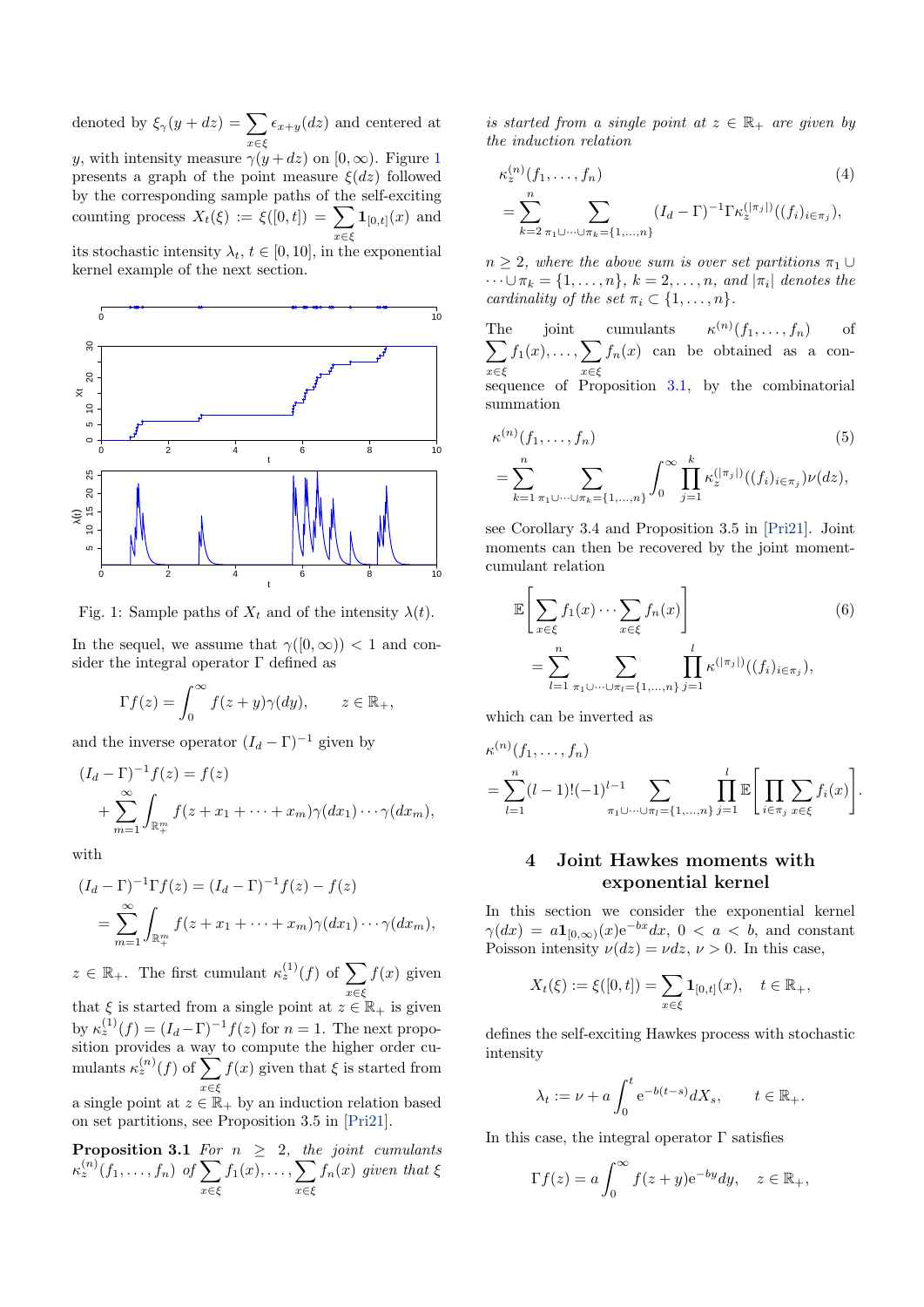and the recursive calculation of joint moments and cumulants will be performed by evaluating  $(I_d - \Gamma)^{-1} \Gamma$  in Proposition [3.1](#page-2-2) on the family of functions  $e_{p,\eta,t}$  of the form  $e_{p,\eta,t}(x) := x^p e^{\eta x} \mathbf{1}_{[0,t]}(x), \eta < b, p \ge 0$ , as in the next lemma.

<span id="page-3-0"></span>**Lemma 4.1** For  $f$  in the linear span generated by the functions  $e_{p,\eta,t}, p \geq 0, \eta \in \mathbb{R}$ , the operator  $(I_d - \Gamma)^{-1} \Gamma$ is given by

$$
(I_d - \Gamma)^{-1} \Gamma f(z) = a \int_0^{t-z} f(z+y) e^{(a-b)y} dy,
$$

 $z \in [0, t].$ 

*Proof.* For all  $p, \eta \geq 0$  we have the equality

$$
(I_d - \Gamma)^{-1} \Gamma e_{p,\eta,t}(z)
$$
  
= 
$$
\sum_{n=1}^{\infty} \int_{[0,t]^n} e_{p,\eta,t}(z + x_1 + \dots + x_n) \gamma(dx_1) \dots \gamma(dx_n)
$$
  
= 
$$
\sum_{n=1}^{\infty} \frac{a^n}{(n-1)!} \int_0^{t-z} (z + y)^p e^{\eta(z+y)} y^{n-1} e^{-by} dy
$$
  
= 
$$
a e^{\eta z} \int_0^{t-z} (z + y)^p e^{(\eta + a - b)y} dy, \quad z \in [0, t],
$$

which follows from the fact that the sum  $\tau_1 + \cdots + \tau_n$  of n exponential random variables with parameter  $b > 0$ has a gamma distribution with shape parameter  $n \geq 1$ and scaling parameter  $b > 0$ .

Using Lemma [4.1,](#page-3-0) we can rewrite [\(4\)](#page-2-3) for  $t_1 < \cdots < t_n$ as

$$
\kappa_z^{(n)}(1_{[0,t_1]},\ldots,1_{[0,t_n]})
$$
\n
$$
=\sum_{k=2}^n\sum_{\pi_1\cup\cdots\cup\pi_k=\{1,\ldots,n\}}\int_0^{t_1-z}e^{(a-b)y}\kappa_{z+y}^{(|\pi_j|)}((1_{[0,t_i]})_{i\in\pi_j})dy,
$$
\n
$$
(7)
$$

with

$$
\kappa_z^{(1)}(\mathbf{1}_{[0,t]}) = (I_d - \Gamma)^{-1} \mathbf{1}_{[0,t]}(z)
$$
  
=  $\frac{b}{b-a} + \frac{a}{a-b} e^{(a-b)(t-z)}, \quad z \in [0,t],$ 

if  $a \neq b$ , and

$$
\kappa_z^{(1)}(\mathbf{1}_{[0,t]}) = (I_d - \Gamma)^{-1} \mathbf{1}_{[0,t]}(z) = 1 + a(t - z),
$$

 $z \in [0, t]$ , if  $a = b$ . The recursive computation of  $\kappa_z^{(n)}\big(\mathbf{1}_{[0,t_1]},\ldots,\mathbf{1}_{[0,t_n]}\big)$  in [\(7\)](#page-3-1) is implemented in the following Mathematica code using Lemma [4.1.](#page-3-0)

The computation of joint Hawkes cumulants by the recursive relation [\(5\)](#page-2-4) is then implemented in the following code.

Finally, joint moments are computed from the joint moment-cumulant relation [\(6\)](#page-2-5) which is implemented in the following code. The joint moments  $\mathbb{E}[X_{t_1} \cdots X_{t_n}]$ of  $X_{t_1}, \ldots, X_{t_n}$  are obtained from the above code using the command  $m(a, b, [t_1, \ldots, t_n])$  in Maple or

 $m[a, b, \{t_1, \ldots, t_n\}]$  in Mathematica. Figures [2](#page-3-2) to [7](#page-4-0) are plotted with  $\nu = 1$ ,  $a = 0.5$ ,  $b = 1$ ,  $T = 2$ , and one million Monte Carlo samples, and Figure [2](#page-3-2) presents the first moment  $m_1(t) = m(a, b, [t]) = m[a, b, \{t\}].$ 

<span id="page-3-2"></span>

Fig. 2: First moment.

For example, the second joint moment of  $(X_t, X_T)$  is obtained by the command  $m_2(t,T) = m(a, b, [t, T])$  in Maple or  $m_2(t, T) = m[a, b, \{t, T\}]$  in Mathematica presented in appendix, which yields

$$
\mathbb{E}[X_t X_T] =
$$
\n
$$
\frac{1}{(a-b)^4} \left( \frac{1}{2} e^{-at - b(t+T)} (2b^4 t e^{at + b(t+T)} + a^2 b(-e^{a(2t+T)} + e^{2bt + aT} + 2b t e^{2at + bT} + 2b t e^{bt + a(t+T)}) + 2a^3 (e^{a(2t+T)} - b t e^{2at + bT} - e^{bt + a(t+T)} (1+bt)) - 2ab^2 (e^{2bt + aT} - 2e^{2at + bT} - e^{bt + a(t+T)} + e^{at + b(t+T)} (2+bt)))
$$
\n
$$
+ (b^2 t + a(e^{(a-b)t} - bt - 1))
$$
\n
$$
\times (b^2 T + a(e^{(a-b)T} - bT - 1)) \Big),
$$

<span id="page-3-1"></span>see Figure [3.](#page-3-3)

<span id="page-3-3"></span>

Fig. 3: Second joint moment.

Figures [4](#page-4-1) and [5](#page-4-2) show the numerical evaluation of third and fourth joint moments, obtained from  $m_3(t_1, t_2, t_3) = m(a, b, [t_1, t_2, t_3]) = m[a, b, \{t_1, t_2, t_3\}]$ and  $m_4(t_1, t_2, t_3, t_4) = m(a, b, [t_1, t_2, t_3, t_4])$  $m[a, b, \{t_1, t_2, t_3, t_4\}].$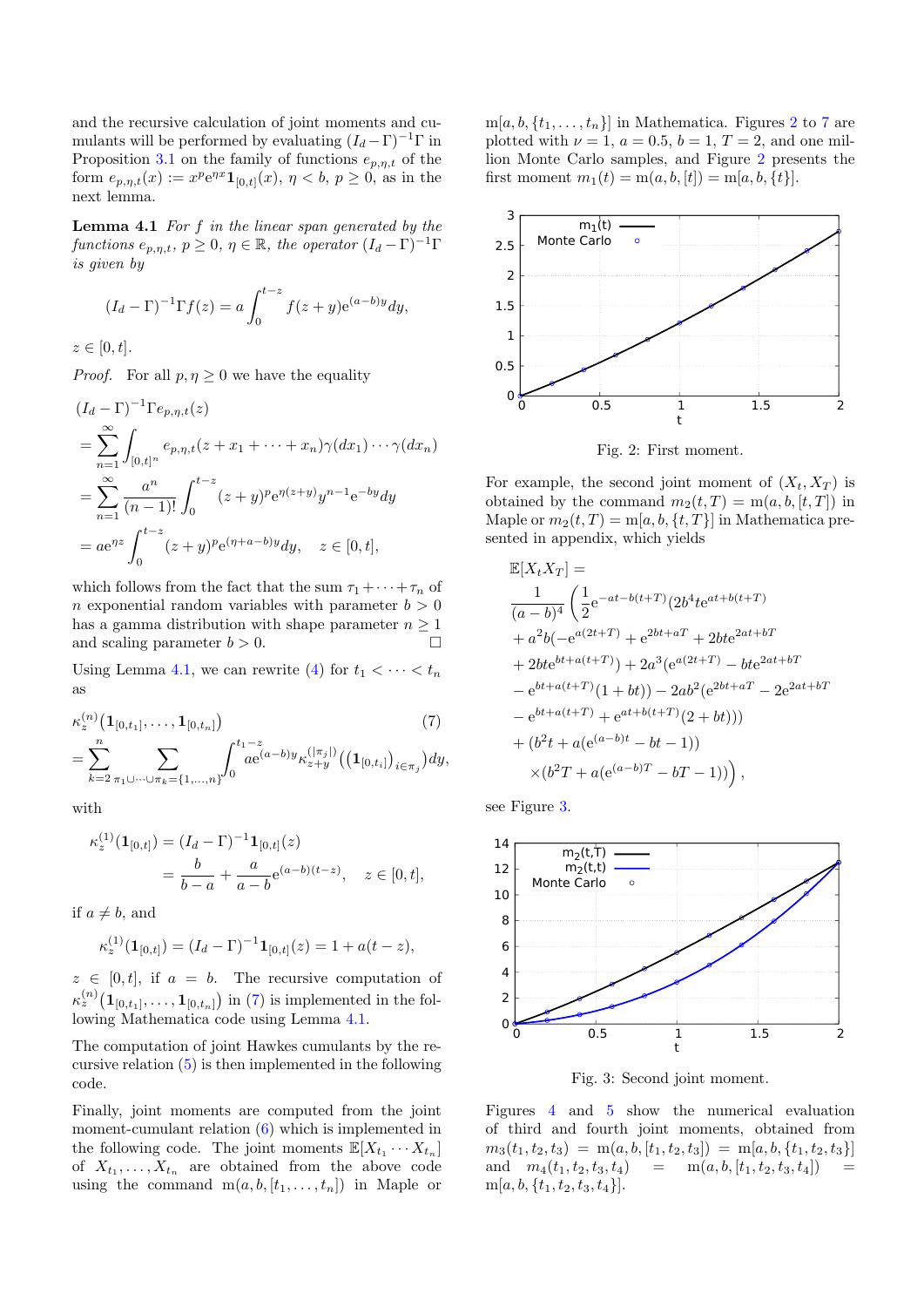<span id="page-4-1"></span>

Fig. 4: Third joint moments.

<span id="page-4-2"></span>

Fig. 5: Fourth joint moments.

The following tables count the (approximate) numbers of summands appearing in joint cumulant and moment expressions when expanded as a sum of the form

$$
\sum_{\substack{k,l,p_1,\ldots,p_n\geq 0\\ q_1,\ldots,q_n,r_1,\ldots,r_n\geq 0}} a^k b^l t_1^{p_1}\cdots t_n^{p_n} e^{q_1at_1+\cdots+q_nat_n+r_1bt_1+\cdots+r_nbt_n},
$$

excluding factorizations and simplifications of expressions.

<span id="page-4-5"></span>

|          | One variable |       |               |       |
|----------|--------------|-------|---------------|-------|
| Cumulant | Time         | Count | All variables |       |
| Sixth    | 64s          | 671   | Time          | Count |
| Fifth    | 11s          | 226   | 2403s         | 3288  |
| Fourth   | 1.7s         | 81    | 31s           | 536   |
| Third    | 0.5s         | 35    | 1.6s          | 91    |
| Second   | 0.2s         | 12    | 0.3s          | 14    |
| First    | 0.06s        |       |               |       |

Table 1: Counts of summands and cumulant computation times in Maple.

The tables also display the corresponding computation times on a 8-core laptop computer with 8Gb RAM. Symbolic computation appears faster with Maple, although computation times become similar at the order six and above.

Figures [6](#page-4-3) and [7](#page-4-0) show the numerical evaluation of fifth and sixth joint moments.  $m_5(t_1, t_2, t_3, t_4, t_5)$  and  $m_6(t_1, t_2, t_3, t_4, t_5, t_6).$ 

<span id="page-4-3"></span>

Fig. 6: Fifth joint moments.

<span id="page-4-0"></span>

Fig. 7: Sixth joint moments.

Computation times are presented in seconds for symbolic calculations using the variables  $a, b, t_1, \ldots, t_n$ , and can be significantly shorter when the variables are set to specific numerical values. Moment computations times in Table [2](#page-4-4) are similar to those of Table [1,](#page-4-5) and can be sped up if cumulant functions are memoized after repeated calls.

<span id="page-4-4"></span>

|        | One variable |       |               |       |
|--------|--------------|-------|---------------|-------|
| Moment | Time         | Count | All variables |       |
| Sixth  | 66s          | 2159  | Time          | Count |
| Fifth  | 11s          | 762   | 2544s         | 27116 |
| Fourth | 1.9s         | 265   | 35s           | 2236  |
| Third  | 0.5s         | 88    | 1.8s          | 266   |
| Second | 0.2s         | 22    | 0.5s          | 29    |
| First  | 0.05s        |       |               |       |

Table 2: Counts of summands and moment computation times in Maple.

One-variable examples are computed using the following codes which use Bell polynomials instead of sums over partitions.

```
1 kz := proc(z, n, a, b, t) local tmp, z1, k; option remember;<br>
if n = 1 then if a = b then return 1 + a*(t - z): else return
```

```
if n = 1 then if a = b then return 1 + a*(t - z); else return b/(t - z)/(a - b); else return b) (then if; end if; end if; end if; end if; end if; end if; end if; end if; end if; end if; end if; end if; end if; end if; end if; en
```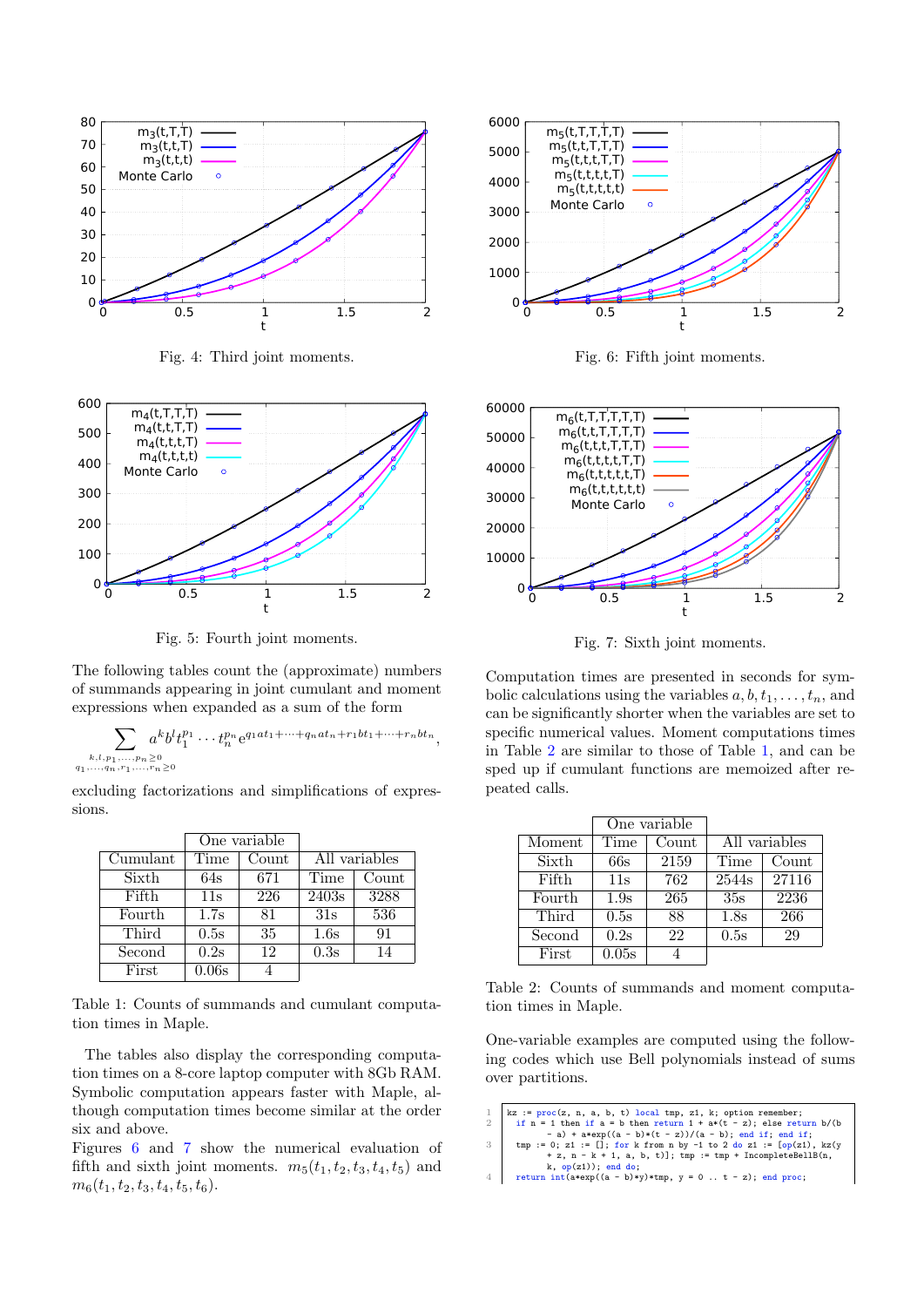```
5 \mid c := \text{proc}(a, b, t, n) \text{local } y, k, z, \text{temp}; \text{option remember}; \text{temp} :=0; y := [];<br>6 for k from n by -1 to 1 do y := [op(y), kz(z, n - k + 1, a, b,
                     t)]; temp := temp + IncompleteBellB(n, k, op(y)); end do;
  return int(temp, z = 0..t); end proc;<br>
m := proc(a, b, t, n) local tmp, z, k; option remember;<br>
9 tmp := 0; if n = 0 then return i; end if; z := []; for k from n by<br>
-1 to 1 do z := [op(z), c(a, b, t, n - k + 1)]; tmp := 
                  IncompleteBellB(n, k, op(z)); end do;
10 return tmp; end proc;
```
For example, the second moment of  $X_t$  is obtained in Maple by the command  $m(a, b, t, 2)$ , which yields

$$
\mathbb{E}[X_t^2] = \frac{(b^2t + a(-1 + e^{(a-b)t} - bt))^2}{(a-b)^4} \n+ \frac{1}{2(a-b)^4} (e^{-2bt}(2b^4e^{2bt} + a^2b(-e^{2at} + e^{2bt} + 4be^{(a+b)t}t)) \n- 2ab^2(-3e^{(a+b)t} + e^{2bt}(3+bt)) \n+ 2a^3(e^{2at} - e^{(a+b)t}(1+2bt)))).
$$

The same result can be obtained in Mathematica from the command  $m[a, b, t, 2]$  using the code below.



Appendix A - Maples codes



end do; tmp := tmp + e;<br>3 end if; end do; end if; return tmp; end proc;

## Appendix B - Mathematica codes

| 1              | Needs["Combinatorica'"];                                                |
|----------------|-------------------------------------------------------------------------|
| $\overline{2}$ | $kz[z_-, a_-, b_-, t_-]$ :=                                             |
| 3              | $kz[z, a, b, t] = (Module[tmp, y, i, c, n], n = Length[t];$             |
| 4              | If $[n == 1, If [a == b, Return[1 + a*(t[[1]] - z)],$                   |
| 5              | $Return[b/(b - a) + a*E^*((a - b)*(t[[1]] - z))/(a - b)]]$ ;            |
| 6              | $tmp = 0; Do[c = 1; If[Length[p] >= 2, For[i = 1, i <= Length[p],$      |
|                | $i++$ .                                                                 |
| $\overline{7}$ | c = c*Block[{u = y + z, v = t[[p[[i]]]]}, kz[u, a, b, v]]];             |
| 8              | tmp += c], {p, SetPartitions[n]}];                                      |
| 9              | $Return[a*Integrate[E^((a - b)*y)*tmp, {y, 0, t[[1]] - z}]]);$          |
|                |                                                                         |
|                |                                                                         |
|                |                                                                         |
| 1              | $c[a_-, b_-, t_+] :=$                                                   |
| $\overline{2}$ | c[a, b, t] = $(Module[{y, e, tmp, n, i}, n = Length[t]; tmp = 0;$       |
| 3              | $Do[e = 1; For[i = 1, i \le Length[p], i++,$                            |
| 4              | $e = e * Block[(u = y, v = t[[p[[i]]]]], kz[u, a, b, v]]];$             |
| 5              | $tmp \leftarrow \text{Flatten}[\{e\}][[1]]$ ,                           |
| 6              | {p, SetPartitions[n]}];                                                 |
| 7              | Return[Integrate[tmp, {y, 0, t[[1]]}]]]);                               |
|                |                                                                         |
|                |                                                                         |
| $\mathbf{1}$   | $m[a_-, b_-, t_-] := (Module[{n, e, i, tmp}, tmp = 0; n = Length[t];$   |
|                | If $[n == 0$ . Return[1]]:                                              |
| 2              | $Do[e = 1; For[i = 1, i \le Length[p], i++, e = e * c[a, b,$            |
|                | $t[[p[[i]]]]]]$ ;                                                       |
| 3              | $tmp \leftarrow e, \{p, SetPartitions[n]\}\};$ $Flatten[{tmp}\][[1]]])$ |
|                |                                                                         |

#### References

- <span id="page-5-8"></span>[ABMR18] M. Achab, E. Bacry, J. F. Muzy, and M. Rambaldi. Analysis of order book flows using a nonparametric estimation of the branching ratio matrix. Quant. Finance, 18(2):199–212, 2018.
- <span id="page-5-7"></span>[BDM12] E. Bacry, K. Dayri, and J.F. Muzy. Nonparametric kernel estimation for symmetric Hawkes processes. Application to high frequency financial data. Eur. Phys. J. B, 85:157– 168, 2012.
- <span id="page-5-9"></span>[CF06] P.C. Consul and F. Famoye. Lagrangian probability distributions. Birkhäuser Boston, Inc., Boston, MA, 2006.
- <span id="page-5-5"></span>[CHY20] L. Cui, A. Hawkes, and H. Yi. An elementary derivation of moments of Hawkes processes. Adv. in Appl. Probab., 52:102–137, 2020.
- <span id="page-5-1"></span>[CR10] S. Cardanobile and S. Rotter. Multiplicatively interacting point processes and applications to neural modeling. Journal of Computational Neuroscience, 28:267–284, 2010.
- <span id="page-5-6"></span>[DP20] A. Daw and J. Pender. Matrix calculations for moments of Markov processes. Preprint arXiv:1909.03320, 2020.
- <span id="page-5-3"></span>[DZ11] A. Dassios and H. Zhao. A dynamic contagion process. Adv. in Appl. Probab., 43:814– 846, 2011.
- <span id="page-5-4"></span>[EGG10] E. Errais, K. Giesecke, and L.R. Goldberg. Affine point processes and portfolio credit risk. SIAM Journal on Financial Mathematics, 1:642–665, 2010.
- <span id="page-5-2"></span>[ELL11] P. Embrechts, T. Liniger, and L. Lin. Multivariate Hawkes processes: an application to financial data. J. Appl. Probab., 48:367–387, 2011.
- <span id="page-5-0"></span>[Haw71] A.G. Hawkes. Spectra of some self-exciting and mutually exciting point processes. Biometrika, 58:83–90, 1971.